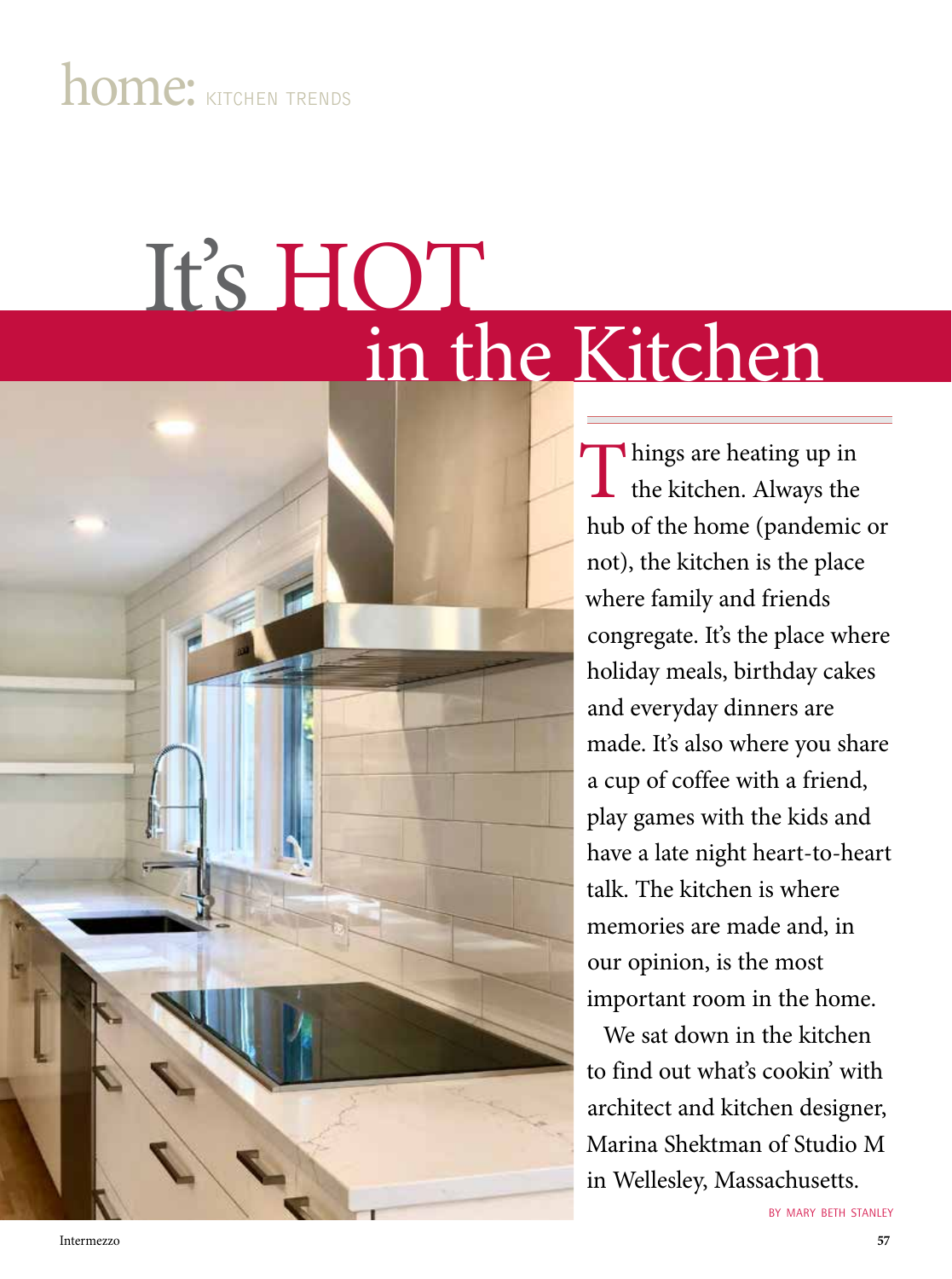**Is a white kitchen still hot?**

Yes! The white kitchen is a classic that's here to stay. It blends beautifully with any type of cabinetry and allows the space to look brighter and larger. Cabinet manufacturers now offer a wide variety of whites and off-whites along with a variety of textures, making this classic even more enticing.

# **Is Quartz still king?**

After dramatic price increases in the last couple of years, quartz is holding its standing in the countertop hierarchy. It's still the most durable and easily maintained kitchen countertop surface. With the white marble look that is still a favorite, quartz remains the most forgiving material to achieve the look without the liability of marble properties. For those longing for the real thing, nothing compares to the beauty of natural stone. I see it making a huge comeback, especially in luxury markets.

#### **DESIGNER TIP**

**Be on the lookout for cool new finishes (think leather, riverwashed and sandwashed) in quartz, granite and marble. Other surfaces like wood, porcelain and concrete will also become more popular.**



## **What does today's kitchen island look like?**

Today's kitchen island is everything! It's the kitchen's focal point. As for size, the bigger the better! Present day islands have simple rectangular and square shapes. My clients prefer contrasting island cabinetry, different style doors and hardware that is different from the rest of the kitchen.

# **How do you approach lighting in the kitchen?**

Lighting is the most crucial element in kitchen design. The most common mistake made is when homeowners rely solely on recessed lighting. Consider ambient lighting to give a soft glow to all surfaces, including the ceiling. Task lighting will illuminate all work surfaces and accent lighting will highlight the most important design elements in the kitchen.

#### **DESIGNER TIP**

**Install an LED lighting strip in the toe kick of the island, to make it appear as though it's floating.**

# **Tell us about the most innovative kitchen features available today.**

Smart appliances with wireless controls are very popular. Smart fridges that will help you compile a shopping list, smart ovens with built in recipes and smart touchless faucets that turn on by a motion sensor are all becoming commonplace.

#### **DESIGNER TIP**

**Add an appliance docking drawer to your kitchen. This drawer is dedicated to charging all your smart devices and is a great way to encourage conversation at the dinner table while tucking the phones away to be charged.**